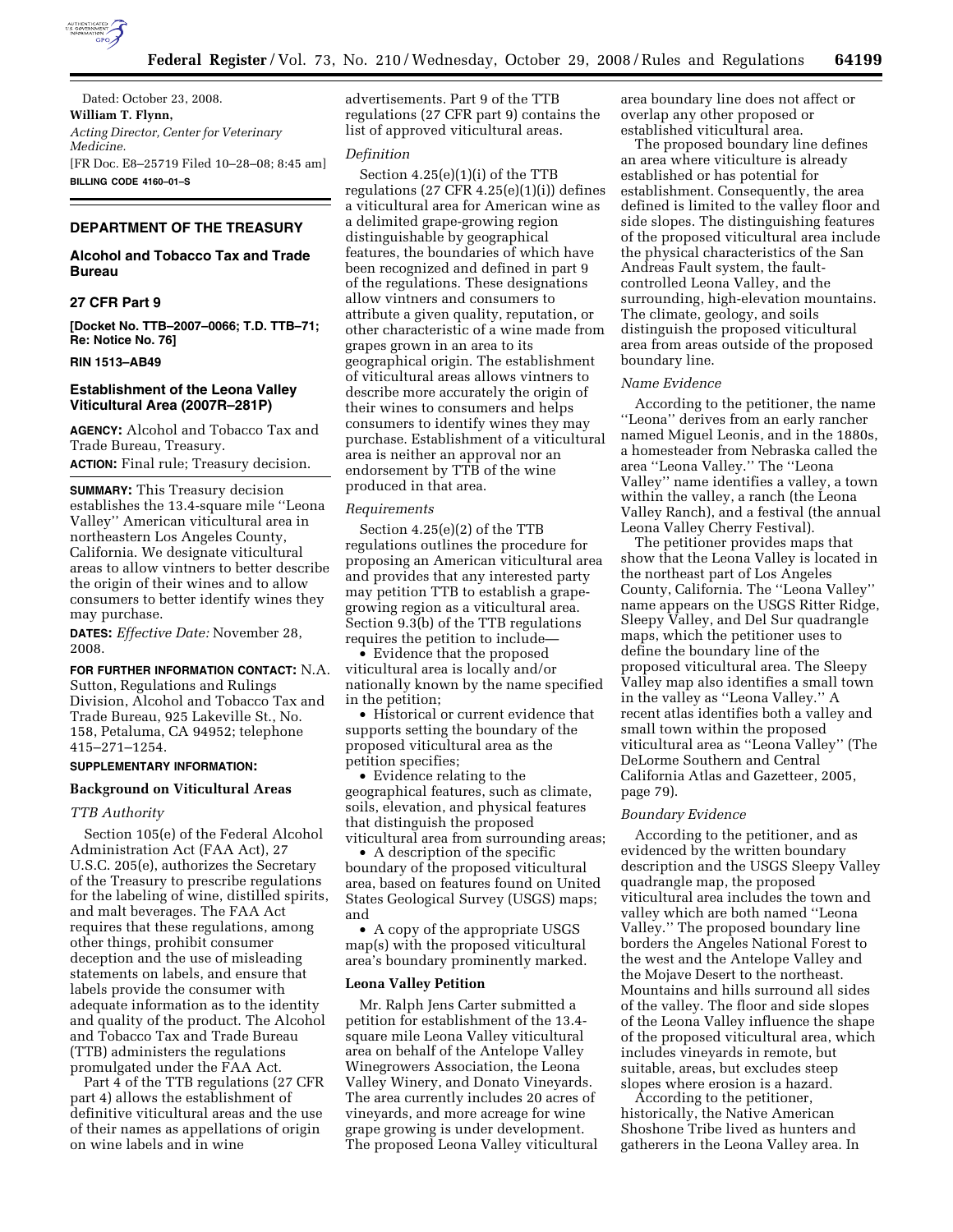the mid-1800s, when the Shoshone departed the area, immigrants from Spain and Mexico started cattle ranching. During the 1880s, homesteaders from Nebraska, France, and Germany divided the ranches into smaller parcels for farms.

In the early 1900s the John Ritter family began to plant grapes in the Leona Valley area. The Ritter family winery, Belvino Vineyards, aged wine in a cave for at least 5 years before bottling and selling the wine on national and international markets. During Prohibition, the Ritters ceased producing wine. The petitioner notes that local residents report that zinfandel and mission vines planted in the early 1900s are still growing.

Currently, the proposed Leona Valley viticultural area contains 20 acres of commercial wine grape production on the Reynolds Family Vineyard and an acreage of pinot noir grapes on land owned by Donato Vineyards. At the time of filing the petition, Donato Vineyards, at the southeast end of the Leona Valley, planned to develop another 10 acres for growing wine grapes.

### *Distinguishing Features*

The petitioner states that the distinguishing features of the proposed Leona Valley viticultural area consist of climate, physical features, geology, and soils. As evidence of many of the distinguishing features of the proposed viticultural area, the petitioner cites the Soil Survey of the Antelope Valley Area, California (United States Department of Agriculture, Soil Conservation Service,

in cooperation with the University of California Agricultural Experiment Station, 1970).

# Climate

The petitioner explains that the soil survey designates the southern and western parts of the Antelope Valley and the Leona Valley as Major Land Resource Area (MLRA) 19, Southern California Coastal Plain. MLRA 19 has a distinctive combination of climate, soils, and mild temperatures, including an annual, 210- to 300-day frost-free period. Also, MLRA 19 is hot and dry in summer and cool and moist in winter. It is suitable to a wide variety of field, fruit, and nut crops. Annual precipitation ranges from 9 to 16 inches in MLRA 19, and irrigation use is routine. The soil survey shows that the land management techniques and cropping systems used in MLRA 19 are different from those used in the adjacent MLRA 30, Mojave Basin and Range, and MLRA 20, Southern California Mountains.

The petitioner also cites the Sunset Western Garden Book, which classifies the Leona Valley area as Zone No. 18, Southern California's Interior Valleys (Sunset Publishing Corporation, Menlo Park, California, 1995). In this zone the continental air mass is a major influence on climate, and the Pacific Ocean determines the climate in the valley only about 15 percent of the time.

According to the petitioner, annual precipitation within the proposed Leona Valley viticultural area ranges from 9 to 12 inches. In the Mojave Desert to the east of the Leona Valley, the range is

only 4 to 9 inches. In the mountainous areas surrounding Leona Valley to the south, west, and north, the range is between 12 and 20 inches.

The petitioner states that the growing season of the proposed viticultural area consists of warm days and cool nights. The cool nights slow the ripening of the grapes, helping the grapes to retain their natural acidity. Air drainage off the slopes of the hills and mountains helps prevent spring frost damage to grapes.

The petitioner submitted comparative data based on the Winkler Climate Classification System. In the Winkler system, heat accumulation per year defines climatic regions for grape growing. As a measurement of heat accumulation during the growing season, 1 degree day accumulates for each degree Fahrenheit that a day's mean temperature is above 50 degrees, which is the minimum temperature required for grapevine growth (see ''General Viticulture,'' by Albert J. Winkler, University of California Press, 1974.) Climatic region I has less than 2,500 degree days per year; region II, 2,501 to 3,000; region III, 3,001 to 3,500; region IV, 3,501 to 4,000; and region V, 4,001 or more.

The petitioner states that the air temperatures during the growing season in the proposed viticultural area have an average heat summation of 4,060 degree days, which falls into the low range of region V. The annual heat summation totals of the regions in and around the proposed Leona Valley viticultural area are listed in the table below.

| Region | Relative position with reference to<br>Leona Valley | Average annual heat summation in degree<br>days/climatic region |
|--------|-----------------------------------------------------|-----------------------------------------------------------------|
|        |                                                     | $\vert$ 4,060 (low region V).<br>$\vert$ 4,600 (high region V). |

### Physical Features

According to USGS maps of the region, the Leona Valley is a low, sloping landform with elevations between 2,932 and 3,800 feet. It is surrounded by higher hills, Portal Ridge, Ritter Ridge, Sierra Pelona, and the mountains of the Angeles National Forest, the highest of which has an elevation of 4,215 feet. According to the petitioner, the Leona Valley comprises isolated knolls of significantly different elevations and, in places, narrows to a width of a mile.

The petitioner explains that the San Andreas Fault, a major continental fault system, is a significant distinguishing

feature of the proposed Leona Valley viticultural area. As shown on the USGS maps of the region, this fault and its tributary faults in the Leona Valley trend southeast to northwest. The petitioner explains that the Leona Valley formed either when two parallel fault lines lifted mountains beside a drop-down area or when erosion over thousands of years caused a deep dissection in the fault zone. Seismic movement along the fault line has formed ridges and isolated hills and exposed various rocks.

The petitioner states that ground water provides a plentiful supply of water for vineyard irrigation within the proposed Leona Valley viticultural area. As shown on the Ritter Ridge, Sleepy Valley, and Del Sur quadrangle USGS maps, many agricultural wells tap into the ground water.

# Geology

The petitioner explains that relative displacement and a lack of continuity of the rocks on either side of the San Andreas Fault contribute to the complexity, weakening, and erosion of the parent rock. Near some portions of the fault the varying sedimentary strata determine the geologic formation.

Citing a California Department of Conservation Geologic Map, the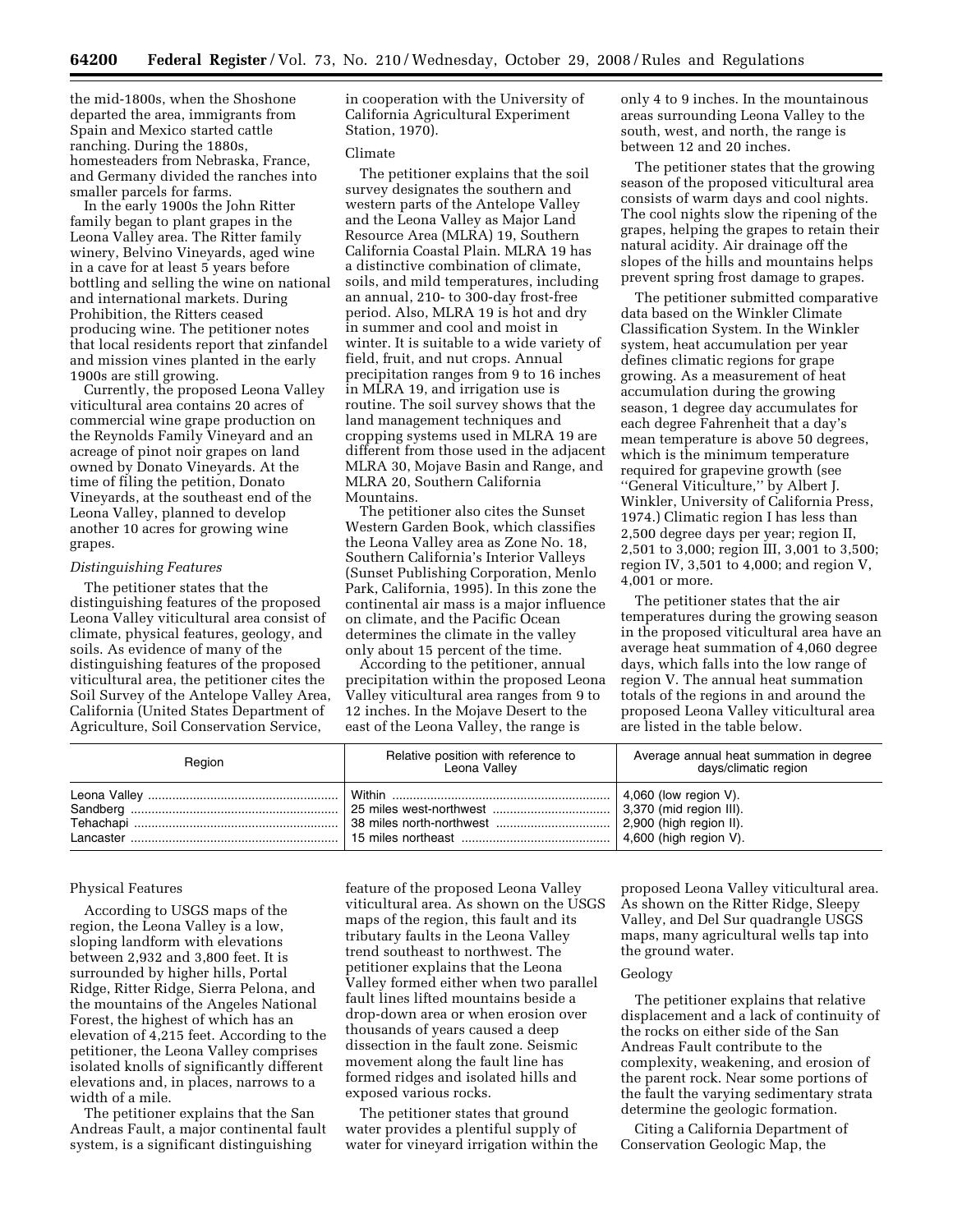petitioner notes that the mostly nonmarine and unconsolidated alluvium on the Leona Valley floor is from the Quaternary Period, or about 2 million years old or less. The various types of schist, quartz, granite, and a complex of mixed, Precambrian igneous and metamorphic rocks in the valley contrast with the surrounding hills, which formed on Paleozoic or Mesozoic strata, 65 to 280 million years ago.

### Soils

The petitioner explains that a fault increases the variety of rock exposed on the surface and eventually results in the formation of a greater variety of soil textures. Thus, the San Andreas fault influenced the properties and mineralogy of the soils in the Leona Valley.

The petitioner states that the soils on the Leona Valley floor differ from those beyond the boundary line of the proposed viticultural area. The surface layer of the soils in the Leona Valley formed in mixed decayed organic matter and soil material that originated on the surrounding mountains. Multiple rock types on the valley floor were the parent material of alluvial soils that have diverse mineralogy and texture. The soils on the valley floor are deep and moderately drained; those on the surrounding hills are shallow and excessively well drained.

According to the soil survey, the soils of the proposed Leona Valley viticultural area are mainly the Hanford-Ramona-Greenfield association on alluvial fans and terraces. This association consists of nearly level to moderately steep, well drained, very deep soils that have a surface layer of loamy sand to loam. Hanford soils are well drained. They do not have a hardpan or a compacted clay layer, and are easily worked.

According to the petitioner, Chino loam is in some areas of the proposed Leona Valley AVA. This soil is suited to use as pasture and to seeding to perennial grasses. It is very deep and poorly drained, and has a seasonal high water table. Permeability in this soil is slow. In some places water is ponded on this soil. Growers install drainage systems or manage their crops to counteract the poor drainage of this soil.

The petitioner explains that the Vista-Amagora association is among the dominant soils at higher elevations outside the boundary line of the proposed Leona Valley viticultural area. This association consists of strongly sloping to steep, well drained to excessively drained soils that have a surface layer of coarse sandy loam. South of the valley, in smaller areas, is

the Anaverde-Godde association. It consists of moderately steep or steep, well drained soils that have a surface layer of sandy loam or loam.

# **Notice of Proposed Rulemaking and Comments Received**

TTB published Notice No. 76 regarding the proposed Leona Valley viticultural area in the **Federal Register**  (72 FR 65489) on November 21, 2007. In that notice, TTB invited comments by January 22, 2008, from all interested persons. We expressed particular interest in receiving comments on whether the proposed area name would result in a conflict with currently used brand names. We also solicited comments on the sufficiency and accuracy of the name, boundary, climatic, and other required information submitted in support of the petition. We received 13 comments from individuals and groups, including the Antelope Valley Winegrowers Association and the Antelope Valley Clean Air Group, in response to that notice. All 13 comments supported the establishment of the Leona Valley viticultural area as proposed.

# **TTB Finding**

After careful review of the petition and the comments received, TTB finds that the evidence submitted supports the establishment of the proposed viticultural area. Therefore, under the authority of the Federal Alcohol Administration Act and part 4 of our regulations, we establish the ''Leona Valley'' American viticultural area in Los Angeles County, California, effective 30 days from the publication date of this document.

#### *Boundary Description*

See the narrative boundary description of the viticultural area in the regulatory text published at the end of this document.

### *Maps*

The maps for determining the boundary of the viticultural area are listed below in the regulatory text.

# **Impact on Current Wine Labels**

Part 4 of the TTB regulations prohibits any label reference on a wine that indicates or implies an origin other than the wine's true place of origin. With the establishment of this viticultural area and its inclusion in part 9 of the TTB regulations, its name, ''Leona Valley,'' is recognized under 27 CFR 4.39(i)(3) as a name of viticultural significance. The text of the new regulation clarifies this point. Consequently, wine bottlers using ''Leona Valley'' in a brand name,

including a trademark, or in another label reference as to the origin of the wine, must ensure that the product is eligible to use the viticultural area's name as an appellation of origin. TTB has determined that only the full name ''Leona Valley'', and not ''Leona'' standing alone, has viticultural significance.

For a wine to be labeled with a viticultural area name or with a brand name that includes a viticultural area name or other term specified as having viticultural significance in part 9 of the TTB regulations, at least 85 percent of the wine must be derived from grapes grown within the area represented by that name or other term, and the wine must meet the other conditions listed in 27 CFR 4.25(e)(3). If the wine is not eligible to use the viticultural area name or other term of viticultural significance as an appellation of origin and that name or other term appears in the brand name, then the label is not in compliance and the bottler must change the brand name and obtain approval of a new label. Similarly, if the viticultural area name or other term of viticultural significance appears in another reference on the label in a misleading manner, the bottler would have to obtain approval of a new label.

Different rules apply if a wine has a brand name containing a viticultural area name or other term of viticultural significance that was used as a brand name on a label approved before July 7, 1986. See 27 CFR 4.39(i)(2) for details.

## **Regulatory Flexibility Act**

We certify that this regulation will not have a significant economic impact on a substantial number of small entities. This regulation imposes no new reporting, recordkeeping, or other administrative requirement. Any benefit derived from the use of a viticultural area name is the result of a proprietor's efforts and consumer acceptance of wines from that area. Therefore, no regulatory flexibility analysis is required.

# **Executive Order 12866**

This rule is not a significant regulatory action as defined by Executive Order 12866, 58 FR 51735. Therefore, it requires no regulatory assessment.

### **Drafting Information**

N.A. Sutton of the Regulations and Rulings Division drafted this notice.

# **List of Subjects in 27 CFR Part 9**

Wine.